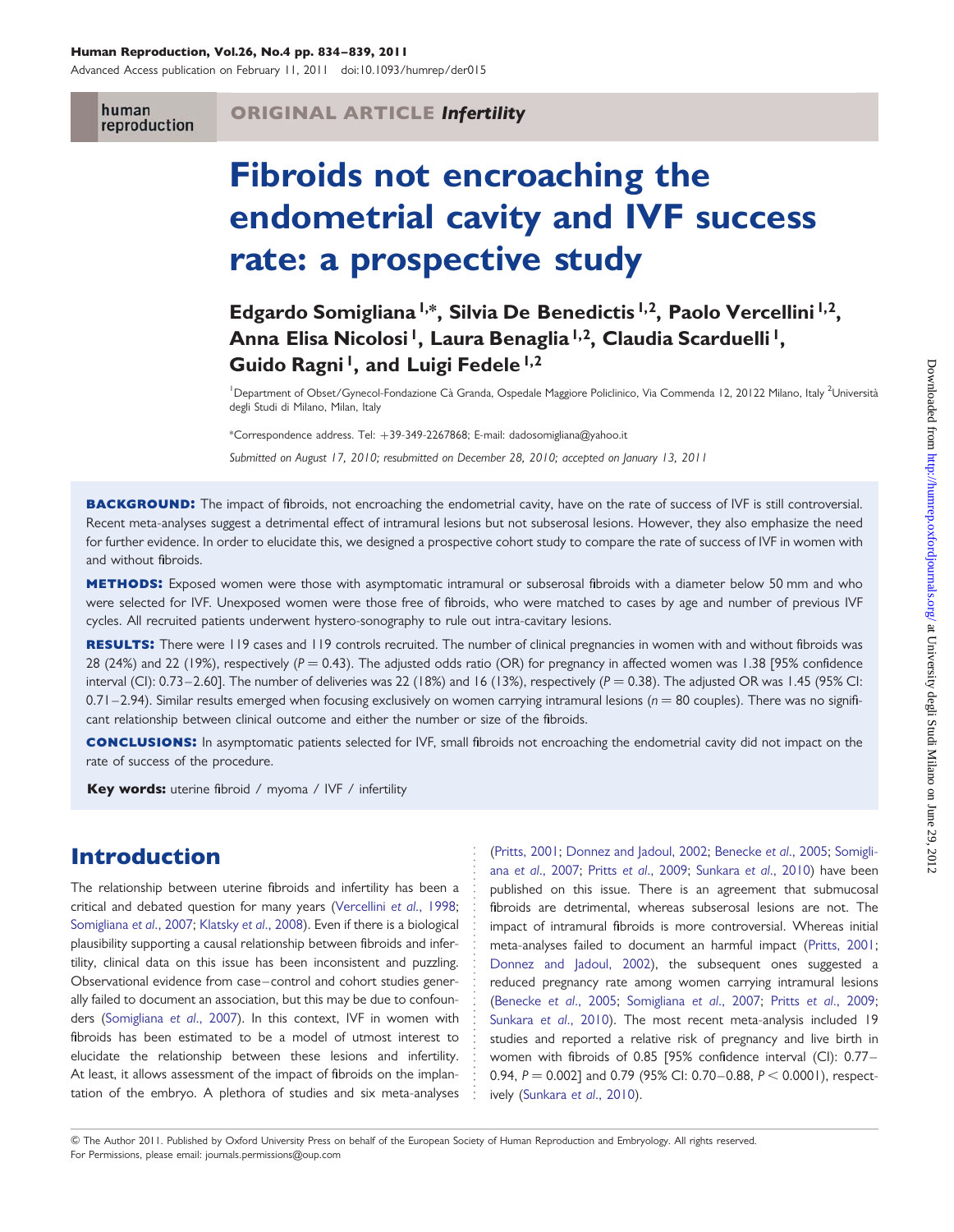Despite this growing body of evidence, the debate is still on-going. Of relevance here is the scientific quality of the available evidence (Pritts et al[., 2009\)](#page-5-0). Most studies are underpowered; only a minority of studies are prospective; proper investigations of the uterine cavity were not systematically performed and data have not been systematically controlled for age and number of cycles, which are two critical variables influencing the success of IVF ([Pritts, 2001;](#page-5-0) [Somigliana](#page-5-0) et al[., 2007;](#page-5-0) [Sunkara](#page-5-0) et al., 2010). Noticeably, meta-analyses cannot overcome most of these limitations and, in general, they should not be viewed as the referee of all controversial issues. The quality of the studies underlying these analyses is crucial. For this reason, it is deemed important to further explore this relevant aspect of reproductive medicine (Pritts et al[., 2009](#page-5-0)). To this aim, we designed a prospective study recruiting women with fibroids selected for IVF. Women free of fibroids who also required IVF represented the unexposed group.

## Materials and Methods

Patients who were selected for IVF between June 2007 and June 2009 at the Infertility Unit of the Fondazione Cà Granda Ospedale Maggiore Policlinico were considered for study entry. Women were eligible as cases if they were diagnosed with uterine intramural or subserosal fibroids with a mean diameter below 50 mm. This cut-off was decided based on previous comparative studies supporting a strong benefit of surgery in the advanced cases (Bulletti et al[., 1999,](#page-5-0) [2004](#page-5-0)). The unexposed women were matched to cases for age and number of cycles. Specifically, controls corresponded to the subsequent woman with the same age  $(\pm 1 \text{ year})$ and the same number of previous failed treatment cycles. Both patients who underwent classical IVF or IVF-ICSI were included. Exclusion criteria for both groups were the report of menstrual abnormalities and previous treatments for fibroid (i.e. myomectomy, uterine artery embolization and magnetic resonance imaging-focused ultrasound). Women previously achieving a pregnancy through IVF were also excluded. Since the oocyte donation program was not part of the treatments offered by our unit, the study did not thus include any women undergoing this kind of treatment. The local Institutional Review Board approved the study and all recruited patients signed an informed consent.

All patients underwent transvaginal ultrasound between Day 1 and Day 8 of the cycle during the month preceding the beginning of hyperstimulation. The precise location and dimension of the myomas were recorded at this time. Both affected and unaffected women also underwent a hysterosonography to rule out intra-endometrial lesions. This assessment was done by inserting an intrauterine device (sonde intrauterine standard, C.D.D., Paris, France) and injecting 20 – 40 ml of sterile saline. Scanning was done on two perpendicular planes (sagittal and coronary) during injection. Sonographic appearance of myomas was defined as symmetrical, well defined, hypoechoic and heterogeneous masses [\(Parker, 2007](#page-5-0)). When the ecographic appearance did not allow a reliable discernment between fibroid and adenomyosis, cases were excluded. Measurement of each myoma was carried out in three planes (sagittal, coronal and axial) at the level of maximum width. We included myomas with a minimum diameter of 10 mm. A myoma with  $\geq$ 50% of its diameter bulging out of the uterine contour line was defined as subserosal. Intramural fibroids were those mostly within the uterine shape ([Vercellini](#page-5-0) et al., 1999; [Bajekal](#page-5-0) [and Li, 2000\)](#page-5-0). Myomas distorting the cavity line were defined as submucosal and patients with these lesions were not recruited. If more than one myoma was identified, the mean diameter of the largest was used as a reference. For location, women were considered to carry intramural fibroids if at least one of them was located intramurally, regardless of the number of lesions. All ultrasound scans were performed by only three physicians engaged for a long time in gynecological ecographies. Preliminary experiments showed an inter- and intra-observer variability for the measurement of the size of the myomas both consistently below 20%.

Patients were monitored and managed according to a standardized clinical protocol as reported elsewhere ([Somigliana](#page-5-0) et al., 2008). Briefly, the dose of gonadotrophins was determined on an individual basis according to the characteristics of the patients as age, serum hormonal levels and antral follicle count. Patients underwent serial transvaginal ultrasound and hormonal monitoring during hyperstimulation. When three or more leading follicles with a mean diameter  $>18$  mm were visualized, 5000 IU of hCG was administered s.c. Oocyte retrieval was performed transvaginally 36 h after the hCG injection. Embryo transfer was performed 48-72 h after the oocyte collection. Cycles were canceled if there was a poor or hyper-response of ovaries. We defined hyper-response as a serum estradiol level >4000 pg/ml and/or more than 20 follicles identified on ultrasound scan before hCG administration. Poor response was defined by the ecographic evidence of fewer than three follicles during ovarian hyperstimulation. Clinical pregnancy was defined as the ultrasonographic demonstration of an intrauterine gestational sac 4 weeks after embryo transfer. Implantation rate was calculated as the ratio between the number of gestational sacks identified at this time and the number of embryos transferred. An active follow-up on pregnancy outcome was performed by checking data of the obstetrical department and by phone contact.

Data analysis was performed using the Statistics Package for Social Sciences (SPSS 15.0, Chicago, IL, USA). Data were compared using Student's t test, non-parametric unpaired Wilcoxon test,  $\chi^2$  test or Fisher's exact test, as appropriate. The main outcome chosen was clinical pregnancy rate. Baseline characteristics found to differ between the study groups ( $P < 0.10$ ) were entered into a logistic regression model to control for confounders. The magnitude of the associations was quantified using odds ratios (ORs). Probability values  $<$  0.05 were considered statistically significant. The sample size was calculated setting the type I and type II errors at 0.05 and 0.20, respectively, and stating as clinically relevant demonstrating a 2-fold greater chance of pregnancy among women without fibroids. The rate of success used to calculate the sample size was the one observed in our unit in 2006, excluding women with fibroids (30%). On these bases, we estimated that the number of patients to be enrolled was about 120 women per group.

#### **Results**

There were 240 women initially included in the study, 120 with fibroids and 120 unexposed patients. After inclusion, one case subsequently declined to undergo treatment for personal reasons. The corresponding control was also excluded, leaving 119 couples for data analysis. A spontaneous pregnancy occurred in two women with fibroids before starting ovarian hyperstimulation. These patients were included in the analysis. Baseline characteristics of the two study groups are shown in Table [I](#page-2-0). The BMI was found to be significantly higher among women carrying fibroids. The mean difference was 1.5 kg/m<sup>2</sup> (95% CI: 0.6–2.4 kg/m<sup>2</sup>). There was also a trend toward a difference in the indications for the procedure (Table [I\)](#page-2-0). Fibroids were isolated in 61 cases (51%). The numbers of women carrying 2, 3, 4 and 5 lesions were 21 (18%), 21 (18%), 11 (9%) and 5 (4%), respectively. In 80 cases (67%), there was at least one intramural fibroid. The mean  $+$  SD and median (interquartile range) diameter of the larger lesion per patient was  $22 \pm 10$  and 19 (15 –27) mm, respectively.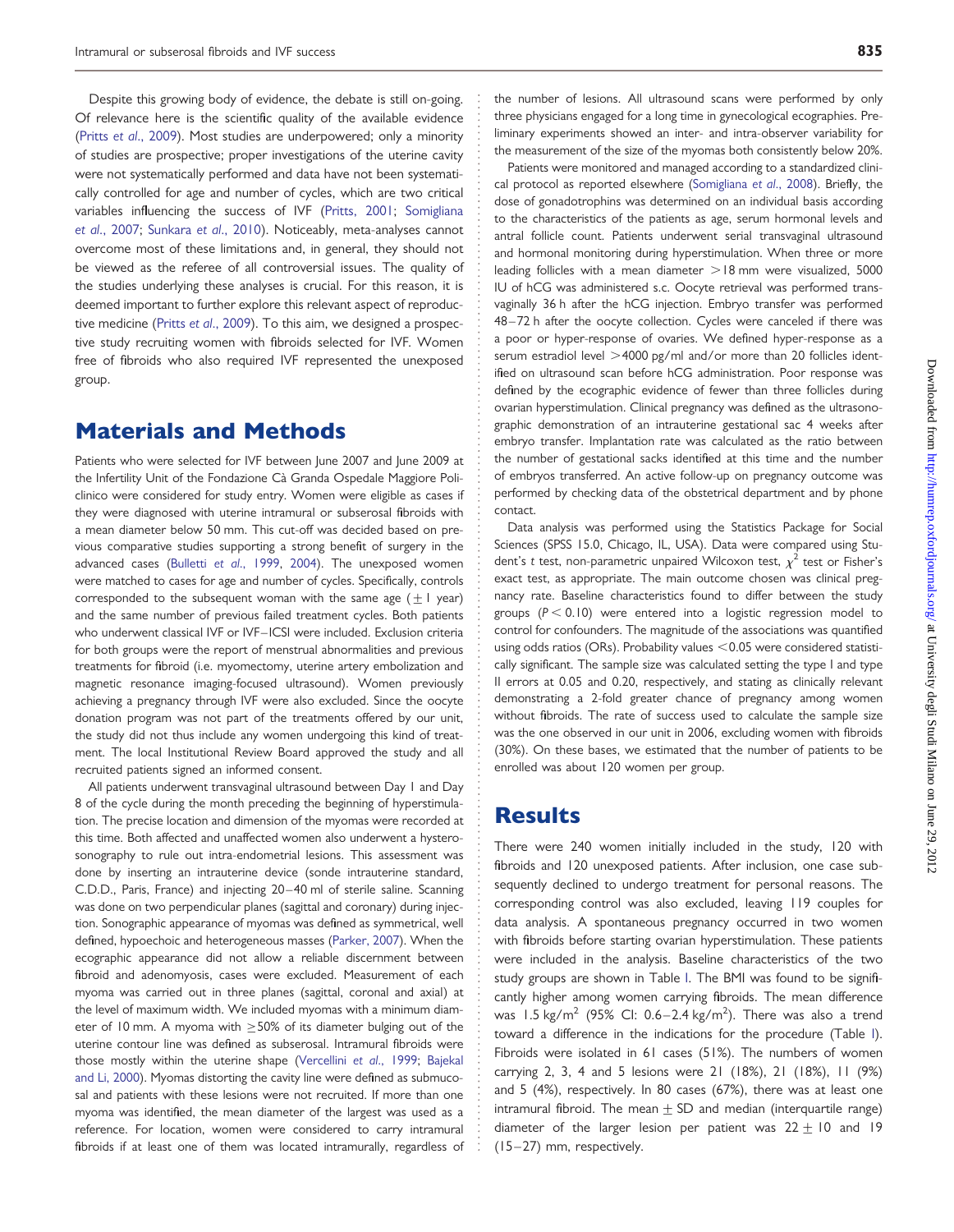| without fibroids (119 per group).              |                           |                            |         |  |  |  |
|------------------------------------------------|---------------------------|----------------------------|---------|--|--|--|
| <b>Characteristics</b>                         | Women<br>with<br>fibroids | <b>Unaffected</b><br>women | P-value |  |  |  |
| Age $(years)^a$                                |                           | $37.6 + 3.0$ $37.6 + 3.0$  | 0.98    |  |  |  |
| Previous IVF cycles <sup>a</sup>               |                           |                            | 1.00    |  |  |  |
| 0                                              | 80 (67%)                  | 80 (67%)                   |         |  |  |  |
| ı                                              | 31(26%)                   | 31(26%)                    |         |  |  |  |
| $\geq$ 2                                       | 8 (7%)                    | 8(7%)                      |         |  |  |  |
| BMI $(kg/m2)$                                  | $22.9 \pm 3.9$            | $21.3 \pm 3.1$             | 0.001   |  |  |  |
| Duration of infertility<br>(years)             | $3.2 \pm 2.4$             | $2.9 + 1.8$                | 0.25    |  |  |  |
| Previous pregnancies                           | 35 (29%)                  | 28 (24%)                   | 0.38    |  |  |  |
| Previous gynecological<br>surgery <sup>b</sup> | 34 (29%)                  | 27 (23%)                   | 0.37    |  |  |  |
| Day 3 serum FSH<br>( U/m )                     | $7.5 + 3.2$               | $7.9 + 3.2$                | 0.38    |  |  |  |
| Indication to IVF                              |                           |                            | 0.39    |  |  |  |
| Male factor                                    | 64 (54%)                  | 51 (43%)                   |         |  |  |  |
| Tubo-peritoneal<br>factor                      | 20 (17%)                  | 24 (20%)                   |         |  |  |  |
| Unexplained/<br>reduced ovarian<br>reserve     | 16(13%)                   | 18 (15%)                   |         |  |  |  |
| Mixed                                          | 19(16%)                   | 26 (22%)                   |         |  |  |  |

<span id="page-2-0"></span>Table I Baseline characteristics of women with and without fibroids (119 per group).

Continuous variables were compared using the Student's t test. Categorical variables were compared using the  $\chi^2$  test.

<sup>a</sup> Exposed and unexposed women were matched for age and number of treatment cycles.

**Myomectomies were excluded as stated in the selection criteria.** 

IVF outcomes in the two study groups are shown in Tables II and [III.](#page-3-0) The proportion of canceled cycles was significantly higher in women with fibroids. In this group, we also detected a trend toward a higher number of transferred embryos. The clinical pregnancy rate and delivery rate per started cycle did not differ between the two groups (Table [III\)](#page-3-0). The logistic regression model aimed at determining the adjusted ORs of pregnancy included the BMI, the indication, the item of canceled cycle and the number of embryos transferred. The resulting adjusted ORs per started cycle for pregnancy and delivery in affected women were 1.40 (95% CI: 0.72– 2.75) and 1.53 (95% CI: 0.73– 3.23), respectively. Among women with fibroids, we observed six twin pregnancies and two triplets, whereas among unexposed patients there were two twins and no triplets. A trend to a higher implantation rate was observed in women with fibroids ( $P =$ 0.08) (Table [III\)](#page-3-0). The logistic regression model used to calculate the adjusted OR for implantation in women carrying fibroids included the BMI and the indication. It resulted in an adjusted OR of 1.74 (95% CI: 0.98-3.08).

When including the two pregnancies occurring spontaneously, the numbers of clinical pregnancies in women with and without fibroids were 28 (24%) and 22 (19%), respectively ( $P = 0.43$ ). The OR for pregnancy in women carrying fibroids adjusted for BMI and indication for IVF was 1.38 (95% CI: 0.73 –2.60). The numbers of deliveries were

#### Table II Ovarian stimulation outcome in women with and without fibroids.

| <b>Characteristics</b>                                         | Women<br>with<br>fibroids | <b>Unaffected</b><br>women | P-value |
|----------------------------------------------------------------|---------------------------|----------------------------|---------|
| Protocol of stimulation <sup>a</sup>                           |                           |                            | 0.37    |
| Long protocol                                                  | 64 (55%)                  | 58 (49%)                   |         |
| GnRH antagonist                                                | 53 (45%)                  | 61(51%)                    |         |
| Canceled cycles <sup>a</sup>                                   |                           |                            | 0.006   |
| Poor response                                                  | 12(10%)                   | 7(6%)                      |         |
| Hyper-response                                                 | 8(7%)                     | $0(0\%)$                   |         |
| Total dosage of rFSH<br>${\sf (IU)}^{\sf b}$                   | $2719 \pm 1366$           | $2696 + 1407$              | 0.90    |
| Duration of stimulation<br>$\left(\text{days}\right)^b$        | $10.1 + 2.4$              | $9.9 + 1.8$                | 0.56    |
| Serum estradiol at the<br>time of hCG injection<br>$(pg/ml)^b$ | $1737 + 847$              | $1849 + 950$               | 0.44    |
| Number of oocytes<br>retrieved <sup>b</sup>                    | $4.5 + 3.1$               | $4.5 + 3.1$                | 0.98    |
| Number of embryos<br>transferred <sup>c</sup>                  |                           |                            | 0.07    |
| ı                                                              | 13(15%)                   | 27 (27%)                   |         |
| $\overline{2}$                                                 | 31(36%)                   | 40 (39%)                   |         |
| 3                                                              | 42 (49%)                  | 35 (34%)                   |         |

Continuous variables were compared using the Student's t test with the exception of the serum estradiol levels that were compared using the Wilcoxon test. Categorical variables were compared using the  $\chi^2$  test with the exception of the canceled cycle item that was compared using the Fisher exact test. <sup>a</sup>Data refer to patients initiating the stimulation (117 cases and 119 controls). Two cases had a spontaneous pregnancy before initiating the stimulation. <sup>b</sup>Data refer to patients undergoing oocyte retrieval (97 cases and 112 controls). <sup>c</sup>Data refer to patients undergoing embryo transfer (86 cases and 102 controls).

22 (18%) and 16 (13%), respectively ( $P = 0.38$ ). The OR for delivery in affected women adjusted for BMI and indication to IVF was 1.45 (95% CI: 0.71 –2.94). The spontaneous abortion rates in women with and without fibroids were 21% (6 out of 28) and 27% (6 out of 22), respectively ( $P = 0.74$ ). All deliveries lead to viable infants.

The impact of the fibroids was also evaluated according to their location, number and dimension. These results are briefly summarized in Table [IV](#page-3-0). No clear associations between clinical outcomes and these factors emerged.

## **Discussion**

In contrast to evidence from recent available meta-analyses, we failed to observe a detrimental effect of fibroids with a diameter  $<$  50 mm and not distorting the endometrial contour on the rate of success of IVF. For the entire cohort, the adjusted ORs of pregnancy, implantation and delivery in women with fibroids were 1.38 (95% CI: 0.73 - 2.60), 1.74 (95% CI: 0.98 - 3.08) and 1.45 (95% CI: 0.71 -2.94), respectively. When specifically focusing on women carrying at least one intramural lesion ( $n = 80$  couples), these ORs were 1.41 (95% CI: 0.67 –2.98), 1.75 (95% CI: 0.90 –3.39) and 1.36 (95% CI: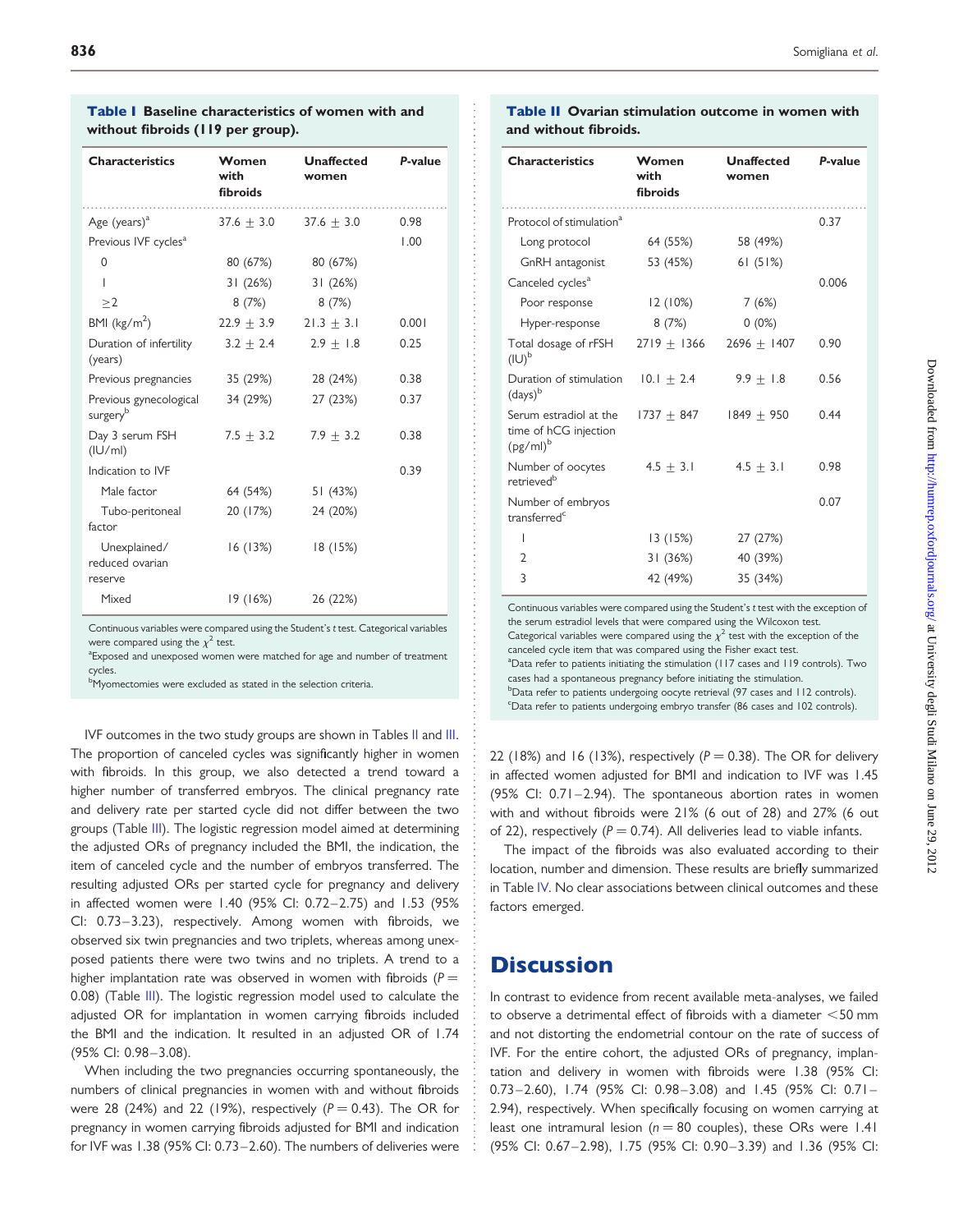<span id="page-3-0"></span>0.58 –3.15), respectively. We also failed to document any significant relationship with the number and size of the lesions.

Some limits of the paper should be considered. First, one may argue that the inclusion of women with subserosal lesions was useless considering that the literature is more unanimous on the benignity of these lesions. In this regard, it is however noteworthy that there is a lack of consensus on the precise definition of

|           | <b>Table III IVF</b> outcome in women with and without |  |  |
|-----------|--------------------------------------------------------|--|--|
| fibroids. |                                                        |  |  |

| <b>Characteristics</b>                  | Women<br>with<br>fibroids | <b>Unaffected</b><br>women | P-value |
|-----------------------------------------|---------------------------|----------------------------|---------|
| Number of clinical<br>pregnancies       | 26                        | 22                         |         |
| PR per started<br>cycle <sup>a</sup>    | 22%                       | 19%                        | 0.52    |
| PR per oocyte<br>retrieval <sup>b</sup> | 27%                       | 20%                        | 0.25    |
| PR per embryo<br>transfer <sup>c</sup>  | 30%                       | 22%                        | 0.18    |
| Number of embryos<br>implanted          | 35                        | 24                         |         |
| Implantation rate <sup>c</sup>          | 17%                       | 11%                        | 0.08    |
| Number of deliveries                    | 21                        | 16                         |         |
| DR per started<br>cycle <sup>a</sup>    | 18%                       | 13%                        | 0.37    |
| DR per oocyte<br>retrieval <sup>b</sup> | 22%                       | 14%                        | 0.20    |
| DR per embryo<br>transferc              | 24%                       | 16%                        | 0.15    |

The  $\chi^2$  test was used for comparisons.

PR, pregnancy rate; DR, delivery rate.

<sup>a</sup>Data refer to patients initiating the stimulation (117 cases and 119 controls). Two women with fibroids had prior spontaneous pregnancies.

<sup>b</sup>Data refer to patients performing oocyte retrieval (97 cases and 112 controls). <sup>c</sup>Data refer to patients performing embryo transfer (86 cases and 102 controls).

submucosal, intramural and subserosal locations [\(Somigliana](#page-5-0) et al., [2007](#page-5-0)). This inevitably renders comparisons among studies difficult. In our study, we referred to the most commonly used classification of [Bajekal and Li \(2000\).](#page-5-0) These authors support the following definitions: submucous fibroids are those that distort the uterine cavity. Intramural fibroids are those which do not distort the cavity and with  $<$  50% of the tumor protruding into the serosal surface of the uterus. Fibroids protruding  $\geq$  50% out of the serosal surface are considered subserosal. In fact, many subserosal fibroids have an intramural component. Moreover, this classification does not take into consideration the dimensions of fibroids. Since the thickness of a normal uterine wall is 15– 20 mm, all fibroids which do not distort the uterine cavity and with a mean diameter of more than 30– 40 mm are classified as subserosal even if the lesion takes up the entire uterine wall. Indeed, their diameter is inevitably bulging out of the uterine contour line for more than 50%. Regardless of these anatomical considerations, it is noteworthy that our results were extremely similar even when considering exclusively women with intramural lesions. Our study power is, however, inevitably lower for this specific location and, consequently, conclusions are less definite. This is a main limitation of our investigation. Despite the scientific debate regarding the classification of fibroids, it has to be recognized that the concept of intramural lesions is strongly eradicated in clinical practice. There is thus the need to give clinicians clear and practical information for this location. Further evidence is required. In our institution, we are currently discussing the possibility of extending our study, focusing exclusively on intramural lesions. Given the necessity to provide evidence on the delivery rate and not merely on the pregnancy rate, a further 18 – 24 months will be needed from now to obtain definite data.

Secondly, some characteristics of the two groups slightly differed and we cannot thus exclude some confounding factors. The BMI was higher in women carrying fibroids. This may be a confounder since a higher BMI has been shown to negatively affect the rate of success of IVF ([Lunenfeld](#page-5-0) et al., 2004). We, however, estimate that this difference did not play an important role since the magnitude is mild  $(1.5 \text{ kg/m}^2)$ . Moreover, this confounder would be expected to act to increase the detrimental role of fibroids,

|  |  | Table IV The impact of fibroids on the clinical pregnancy rate according to location, number and size. |  |  |  |  |  |  |  |
|--|--|--------------------------------------------------------------------------------------------------------|--|--|--|--|--|--|--|
|--|--|--------------------------------------------------------------------------------------------------------|--|--|--|--|--|--|--|

| Subgroup   | No. of couples | <b>Clinical pregnancy</b> | <b>Embryo implantation</b> | <b>Delivery</b>     |
|------------|----------------|---------------------------|----------------------------|---------------------|
| Location   |                |                           |                            |                     |
| Intramural | 80             | $1.41(0.67 - 2.98)$       | $1.75(0.90 - 3.39)$        | $1.36(0.58 - 3.15)$ |
| Subserosal | 39             | $1.22(0.33 - 4.50)$       | $1.22(0.31 - 4.73)$        | $1.60(0.40 - 6.41)$ |
| Number     |                |                           |                            |                     |
|            | 61             | $1.40(0.56 - 3.46)$       | $1.87(0.84 - 4.16)$        | $2.16(0.73 - 6.41)$ |
| $\geq$ 2   | 58             | $1.24(0.50 - 3.09)$       | $1.54(0.67 - 3.53)$        | $1.01(0.38 - 2.68)$ |
| Size       |                |                           |                            |                     |
| $<$ 20 mm  | 60             | $1.31(0.54 - 3.21)$       | $2.09(0.95 - 4.61)$        | $1.55(0.57 - 4.23)$ |
| $>20$ mm   | 59             | $1.39(0.55 - 3.50)$       | $1.54(0.64 - 3.66)$        | $1.30(0.47 - 3.61)$ |

Data are reported as adjusted OR (95% CI) for pregnancy in women carrying fibroids.

The implantation data refer to women performing embryo transfer, whereas the clinical pregnancy rate and the delivery rate refer to the whole cohorts.

The logistic regression model used to calculate the adjusted ORs included the BMI and the indication to the procedure.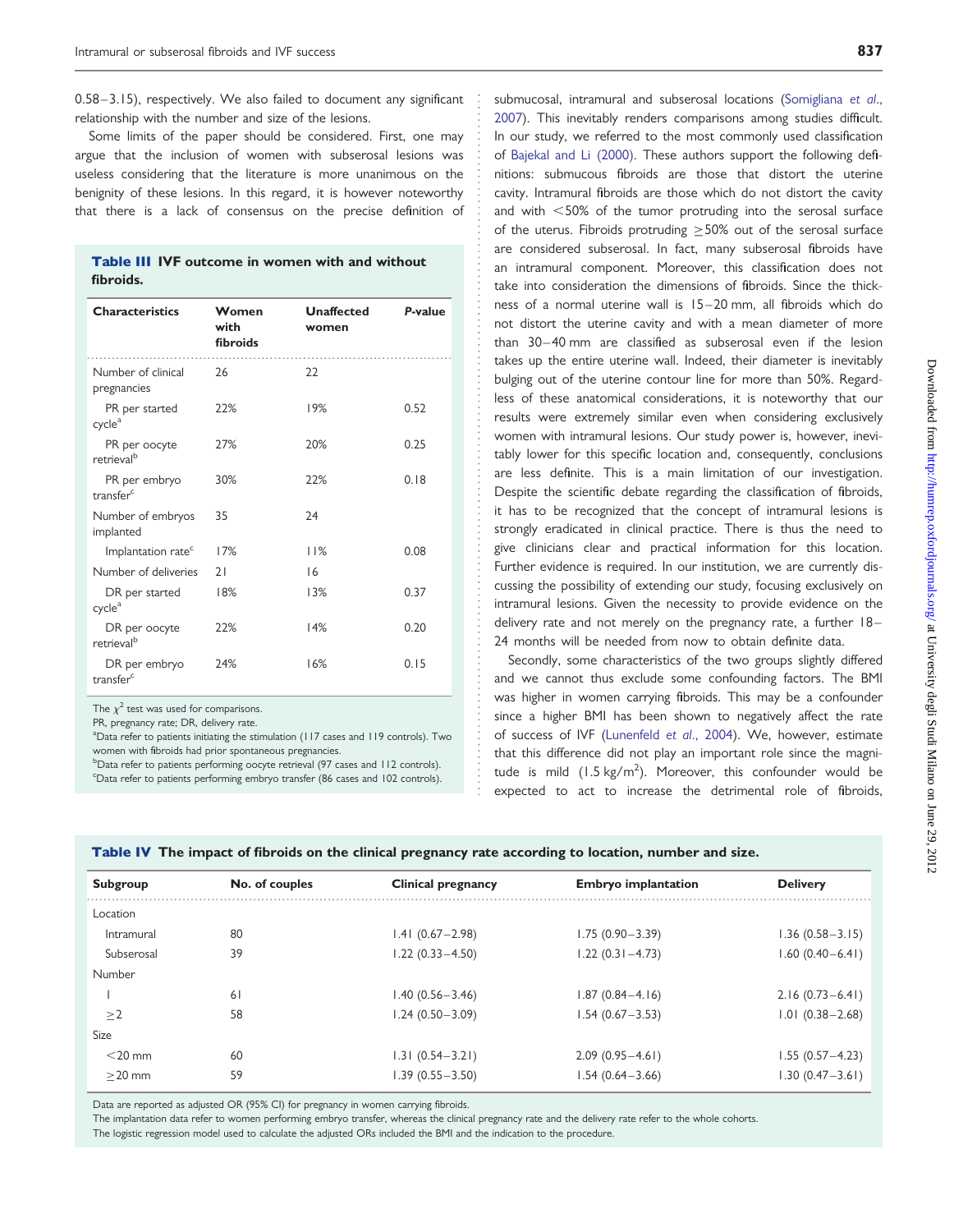whereas, in contrast, we failed to show any effect. The ovarian stimulation outcome also partially differed. Despite matching for age, the proportion of canceled cycles and the number of transferred embryos were higher among women with fibroids. These two confounders are expected to influence the results in opposite ways. Their impact is, however, presumably low. In fact, the pregnancy rate per transfer and the delivery rate per transfer which are independent from the cancelation rate were similar in both groups. In addition, the implantation rate, which is supposed to be independent from both variables also, did not differ between groups. It even tended to be higher in women with fibroids ( $P = 0.08$ ). Moreover, in order to definitely rule out a relevant impact on the results of the variables differing between the study groups, a logistic regression model including BMI, indication for treatment, the item of canceled cycle and the number of embryos transferred was built. No significant differences emerged from this analysis.

Finally, the grade of severity of the leiomyomatosis cases was generally low. In half of the affected women, there was only one lesion and the mean diameter of the fibroids was relatively small (22 mm). Our results cannot thus be inferred to the whole population of women with fibroids. Of relevance here is that a previous report showed that only fibroids larger than 40 mm would be detrimental (Oliveira et al[., 2004](#page-5-0)). This is, however, a common limitation of the vast majority of previous available studies on this point ([Somigliana](#page-5-0) et al., 2007; Pritts et al[., 2009](#page-5-0); [Sunkara](#page-5-0) et al., [2010](#page-5-0)).

On the other hand, our study has some important strengths. It is prospective, the sample size is large, the uterine cavity was systematically investigated and unexposed women were matched for age and number of cycles, thus controlling for two factors known to markedly influence the rate of success of IVF. Matching also for ovarian responsiveness would have allowed us to better control also for this variable, but our study design did not allow for this since, in order to properly investigate the uterine cavity, the recruitment had to be done before starting the stimulation.

How can we explain the incongruence between our data and recent insights from meta-analyses? First of all, a type II error in our study cannot be excluded. Despite a large sample size, the 95% CI of the estimated OR remained relatively wide. Specifically considering intramural lesions, the 95% CI of the associations with pregnancy and delivery of the meta-analysis (0.77-0.94 and 0.70-0.88) overlap with our data [\(Sunkara](#page-5-0) et al., 2010). A much larger sample size would have been required to definitely deny the results of these analyses. However, a type II error may not be the unique reason. Other factors may contribute to explain this contrasting result. Of relevance here are the characteristics of the selected patients. It has firstly to be pointed out that, in contrast to previous evidence, confounders are less likely in our study since we used an age- and cycle-matching design. Both variables are known to strongly affect the rate of success of the procedure. Secondly, affected cases selected in all the studies on this issue do not represent the entire population of infertile women with fibroids. In fact, a proportion of these women undergo surgery prior to referral. The main reasons are non-infertile complaints (menorrhagia or pelvic pain) and the severity of the disease. With regard of the latter, it is noteworthy that uterine leiomyomata is a heterogeneous condition varying from a small single subserosal fibroid to multiple large lesions that radically distort pelvic anatomy.

Myomectomy has been shown to be effective in enhancing both natural fertility and IVF success rates in severe cases ([Bulletti](#page-5-0) et al., [1999,](#page-5-0) [2004](#page-5-0); Casini et al[., 2006](#page-5-0)), but the question remains open for less advanced conditions. Due to uncertainties on this point, however, the policies leading women to surgery vary widely from one center to the next and among clinicians. This inevitably translates into differences in the characteristics of the fibroids of the affected women among studies.

In fact, the main problem now is delineating the limit between unremarkable and harmful fibroids. There is a need to go beyond the arbitrary geometrical classification and to reach a more in-depth knowledge of this neglected but complex disease [\(Pritts](#page-5-0) et al[, 2009\)](#page-5-0). Of further relevance here is the risk of pregnancy-related complications of fibroids. There is a need for a more comprehensive vision of this topic. Obstetrical complications arising after conception should also be considered. Although the present study tends to rule out a remarkable impact on the risk of abortion (the ORs of clinical pregnancy and delivery were similar), other possible complications should be taken into consideration. In particular, the most convincing evidence is in favor of an association with pelvic pain, placental abruption, placenta previa, intrauterine growth restriction and fetal malpresentation ([Somigliana](#page-5-0) et al[., 2007](#page-5-0)). Not surprisingly, a higher rate of cesarean section has also been repeatedly reported ([Somigliana](#page-5-0) et al., 2007). On the other hand, one has also to consider the risk of pregnancy after a myomectomy. One of the major concerns here is the low, albeit clinically relevant, risk of uterine rupture during pregnancy or labor [\(Somigliana](#page-5-0) et al., 2007). Although these points have to be kept in mind, their relative importance has yet to be clarified in the context of women selected for IVF. The above-mentioned risks have been documented in women with more advanced clinical conditions. Moreover, the recent improvement and diffusion of laparoscopic excision techniques (all women selected in our study are good candidates for this approach) may also modify the scenario.

From a clinical point of view, we believe that, at present, there is no indication to systematically remove fibroids not encroaching the endometrial cavity prior to initiating IVF. Our results did not indicate any deleterious effect on the pregnancy rate. At least, this is valid for asymptomatic patients with few small lesions as those observed in our cohort. Some detrimental effects cannot, however, be ruled out in some specific cases, but their identification is currently troublesome. Women should be informed about this possible harmful effect on conception as well as about pregnancy complications associated with fibroids or their removal, but they should also be reassured. In our view, surgery may be considered for advanced cases, after repeated IVF failures or if fibroid-related obstetrical complications (i.e. recurrent miscarriage) have been observed in the recent past.

In conclusion, our data suggests that, in asymptomatic patients selected for IVF, small fibroids with a diameter  $<$  50 mm and not encroaching the endometrial cavity do not impact on the rate of success of the procedure. This result should not, however, be used to conclude that all intramural or subserosal lesions are unremarkable. In fact, current available evidence indicates that at least some lesions may be deleterious. Future efforts should be aimed at identifying this subgroup of women.